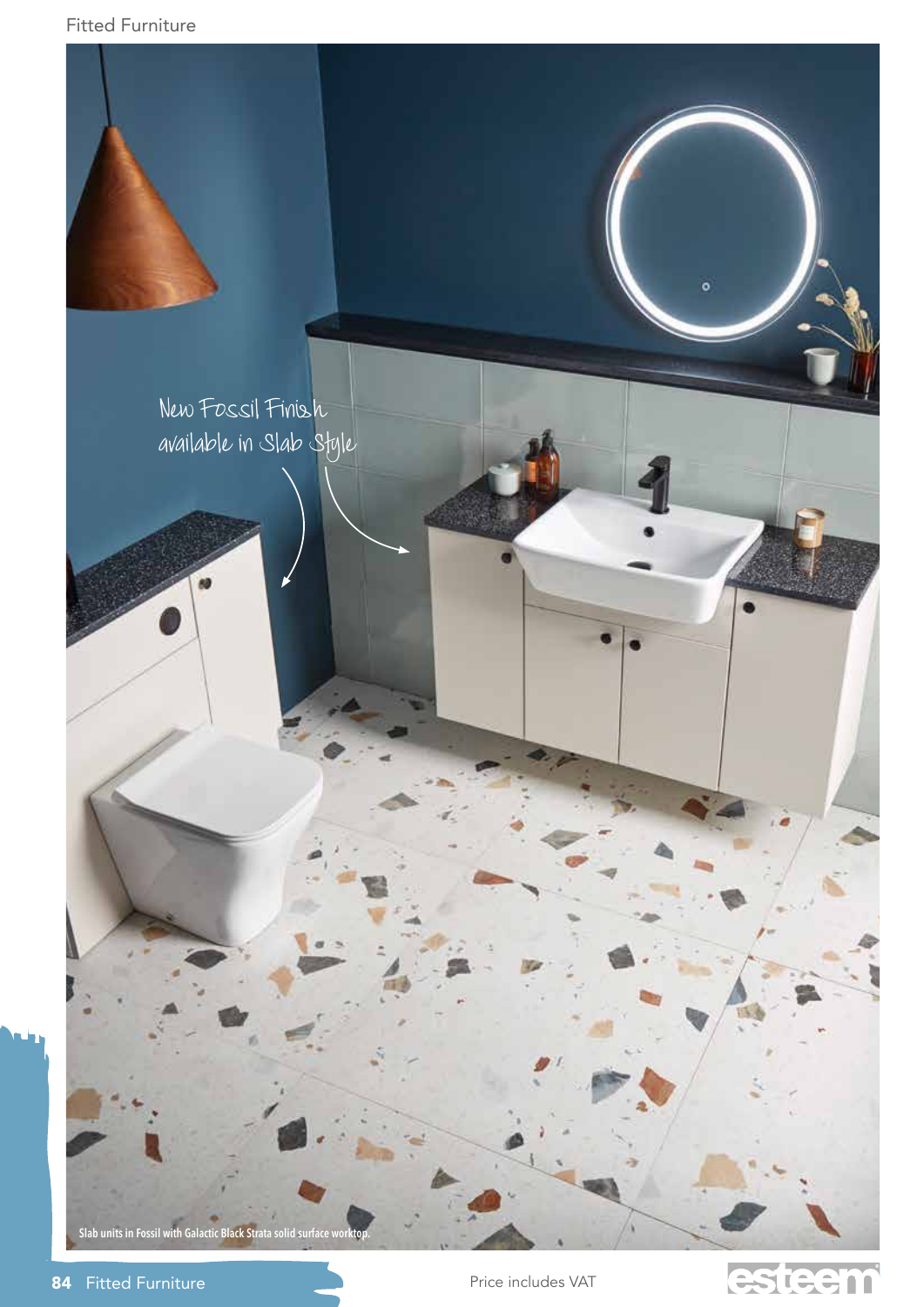

Help to unify the look of your bathroom and maximise your available space by adding fitted furniture. Choose from two door styles in a range of contemporary finishes.

All units have soft close hinges. With the basin unit offering an adjustable shelf, easy pipe access with a removable back panel and a 50mm plumbing void. The floor units have the additional benefit of a removable door for easy access.

### It's easy to add furniture to your new bathroom

- 1. Select a door style and finish (See below)
- 2. Decide on a combination of units based on your floor space available (Page 87-89)
- 3. Choose a worktop and handles to balance the look of your units (Pages 90-91)

### Complement your bathroom by adding designer accessories

- 4. Select co-ordinating bath panels (Page 93)
- 5. Complete your bathroom with an Esteem tap (Page 142) and a designer towel rail (Page 238)

## Door Style & Finishes

### Shaker Style

Available in 3 finishes



Slab Style

Available in 5 finishes

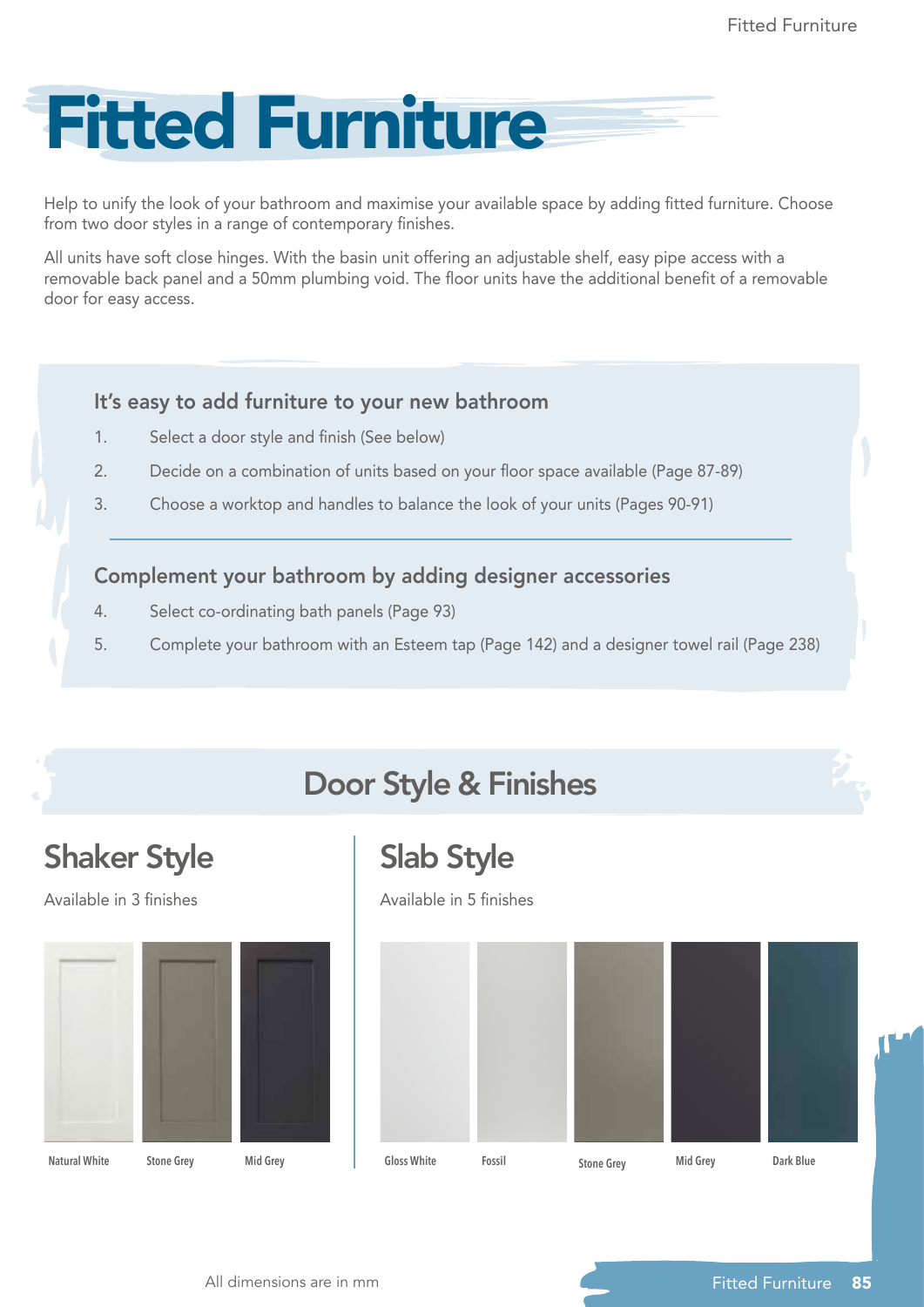Fitted Furniture / Shaker Style Units



**Shaker units in Natural White with Isocast Left Hand Basin** 

- Easy to create a seamless fitted look
- Choice of 9 different handles
- Soft close doors
- Co-ordinating wall units & bath panels available
- Shaker 3 colour finishes / Slab 5 colour finishes
- Laminate or Solid surface worktops available
- 86 Fitted Furniture Price includes VAT



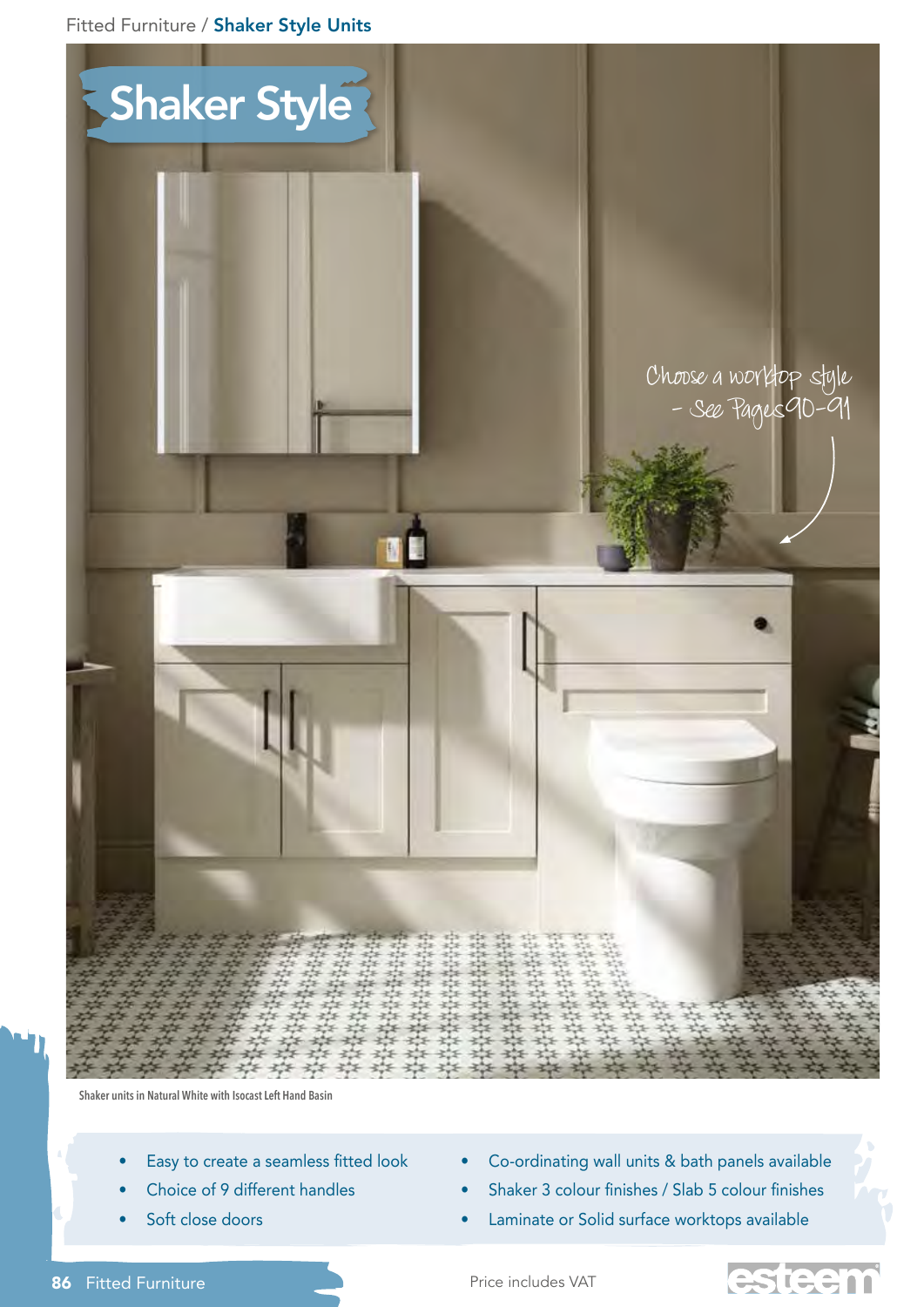#### Shaker Style Units / Fitted Furniture



**WC Not Included**

Shaker - Back-to-Wall WC Unit

1 or 2 Door Floor Cupboard

|                                            |              | Natural White - NW / Stone Grey - ST / Mid Grey - MT |                    |                   |
|--------------------------------------------|--------------|------------------------------------------------------|--------------------|-------------------|
| Description                                | Carcass Code | <b>Fascia Code</b>                                   | Finish             |                   |
| Back-to-wall WC Unit<br>w500 x h820 x d353 | CA5023.      | SW5020.                                              | .NW / .ST / .MT    | <b>STD DEPTH</b>  |
| Total RRP £376.00                          | £265.13      | £110.87                                              | Add finish to code |                   |
| Back-to-wall WC Unit<br>w600 x h820 x d353 | CA6023.      | SW6020.                                              | NW / ST / MT       | <b>STD DEPTH</b>  |
| <b>Total RRP £395.16</b>                   | £274.01      | £121.15                                              | Add finish to code |                   |
| Back-to-wall WC Unit<br>w500 x h820 x d218 | CA5022.      | SW5020.                                              | NW / ST / MT       | <b>SLIM DEPTH</b> |
| <b>Total RRP £365.22</b>                   | £254.35      | £110.87                                              | Add finish to code |                   |
| Back-to-wall WC Unit<br>w600 x h820 x d218 | CA6022.      | SW6020.                                              | NW / ST / MT       | <b>SLIM DEPTH</b> |
| <b>Total RRP £386.28</b>                   | £265.13      | £121.15                                              | Add finish to code |                   |

#### Natural White - **NW** / Stone Grey - **ST** / Mid Grey **- MT**



|                                             |              | $\frac{1}{2}$      |                    |                   |
|---------------------------------------------|--------------|--------------------|--------------------|-------------------|
| Description                                 | Carcass Code | <b>Fascia Code</b> | Finish             |                   |
| 1 Door Floor Cupboard<br>w300 x h820 x d353 | CA3033.      | SW3030.            | NW / ST / MT       | <b>STD DEPTH</b>  |
| <b>Total RRP £299.63</b>                    | £244.83      | £54.80             | Add finish to code |                   |
| 1 Door Floor Cupboard<br>w300 x h820 x d218 | CA3032.      | SW3030.            | NW / ST / MT       | <b>SLIM DEPTH</b> |
| <b>Total RRP £286.31</b>                    | £231.51      | £54.80             | Add finish to code |                   |
| 2 Door Floor Cupboard<br>w600 x h820 x d353 | CA6033.      | SW6030.            | .NW / .ST / .MT    | <b>STD DEPTH</b>  |
| <b>Total RRP £439.43</b>                    | £328.56      | £110.87            | Add finish to code |                   |

Natural White - **NW** / Stone Grey - **ST** / Mid Grey **- MT**



**Plinths Available Separately**

#### Shaker - Semi Countertop Basin Unit

Please ensure both the Carcass and the Fascia are ordered together to complete each unit.

| Description                                                | <b>Carcass Code</b> | <b>Fascia Code</b> | Finish                   |                   |
|------------------------------------------------------------|---------------------|--------------------|--------------------------|-------------------|
| Semi Countertop<br><b>Basin Unit</b><br>w500 x h820 x d353 | CA5013.             |                    | SW5010. NW / . ST / . MT | <b>STD DEPTH</b>  |
| <b>Total RRP £430.55</b>                                   | £319.68             | £110.87            | Add finish to code       |                   |
| Semi Countertop<br><b>Basin Unit</b><br>w600 x h820 x d353 |                     |                    |                          | <b>STD DEPTH</b>  |
| Total RRP £439.43                                          | £328.56             | £110.87            | Add finish to code       |                   |
| Semi Countertop<br><b>Basin Unit</b><br>w700 x h820 x d353 |                     |                    |                          | <b>STD DEPTH</b>  |
| <b>Total RRP £470.00</b>                                   | £348.85             | £121.15            | Add finish to code       |                   |
| Semi Countertop<br><b>Basin Unit</b><br>w500 x h820 x d218 | CA5012.             |                    |                          | <b>SLIM DEPTH</b> |
| Total RRP £419.76                                          | £308.89             | £110.87            | Add finish to code       |                   |
| Semi Countertop<br><b>Basin Unit</b><br>w600 x h820 x d218 | CA6012.             |                    | SW6010. NW / .ST / .MT   | SLIM DEPTH        |
| <b>Total RRP £430.55</b>                                   | £319.68             | £110.87            | Add finish to code       |                   |
| Semi Countertop<br><b>Basin Unit</b><br>w700 x h820 x d218 | CA7012.             |                    |                          | <b>SLIM DEPTH</b> |
| <b>Total RRP £459.86</b>                                   | £338.71             | £121.15            | Add finish to code       |                   |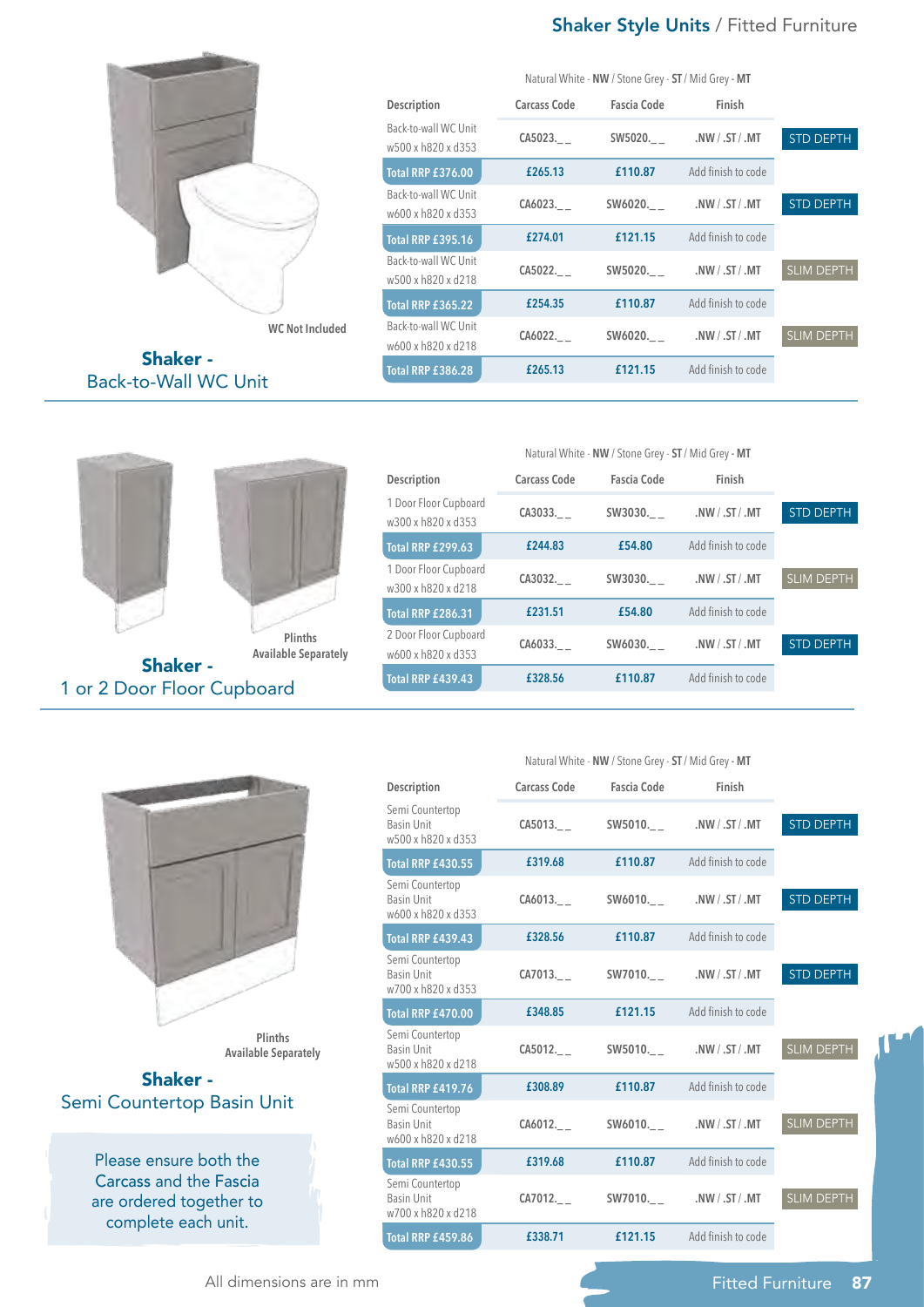#### Fitted Furniture / Slab Style Units



**Slab Furniture in Fossil with Gloss White Laminate Worktop**

#### Slab - Semi Countertop Basin Unit





**600mm Width Plinths** 



**Description Carcass Code Fascia Code Finish** Semi Countertop Basin Unit w500 x h820 x d353 **CA5013.\_ \_ MU5010.\_ \_ .W**/ **.FL** / **.ST / .MT**/ **.KB Total RRP TBC £319.68 £110.87** Add finish to code **Total RRP £430.55** Semi Countertop Basin Unit w600 x h820 x d353 **CA6013.\_ \_ MU6010.\_ \_ .W**/ **.FL** / **.ST / .MT**/ **.KB Total RRP £439.43 £328.56 £110.87** Add finish to code Semi Countertop Basin Unit w700 x h820 x d353 **CA7013.\_ \_ MU7010.\_ \_ .W**/ **.FL** / **.ST / .MT**/ **.KB Facebook £348.85 £121.15** Add finish to code Gloss White - **W** / Fossil - **FL** / Stone Grey - **ST** / Mid Grey **- MT** / Dark Blue - **KB Description Carcass Code Fascia Code Finish** Semi Countertop Basin Unit w500 x h820 x d218 **CA5012.\_ \_ MU5010.\_ \_ .W**/ **.FL** / **.ST / .MT**/ **.KB** STD DEPTH STD DEPTH STD DEPTH SLIM DEPTH

Gloss White - **W** / Fossil - **FL** / Stone Grey - **ST** / Mid Grey **- MT** / Dark Blue - **KB**

| Total RRP £419.76                                   | £308.89 | £110.87 | Add finish to code        |                   |
|-----------------------------------------------------|---------|---------|---------------------------|-------------------|
| Semi Countertop<br>Basin Unit<br>w600 x h820 x d218 | CA6012. |         | MU6010. W/.FL/.ST/.MT/.KB | <b>SLIM DEPTH</b> |
| <b>Total RRP £430.55</b>                            | £319.68 | £110.87 | Add finish to code        |                   |
| Semi Countertop<br>Basin Unit<br>w700 x h820 x d218 | CA7012. |         | MU7010. W/.FL/.ST/.MT/.KB | <b>SLIM DEPTH</b> |
| Total RRP £459.86                                   | £338.71 | £121.15 | Add finish to code        |                   |

Please ensure both the Carcass and the Fascia are ordered together to complete each unit.

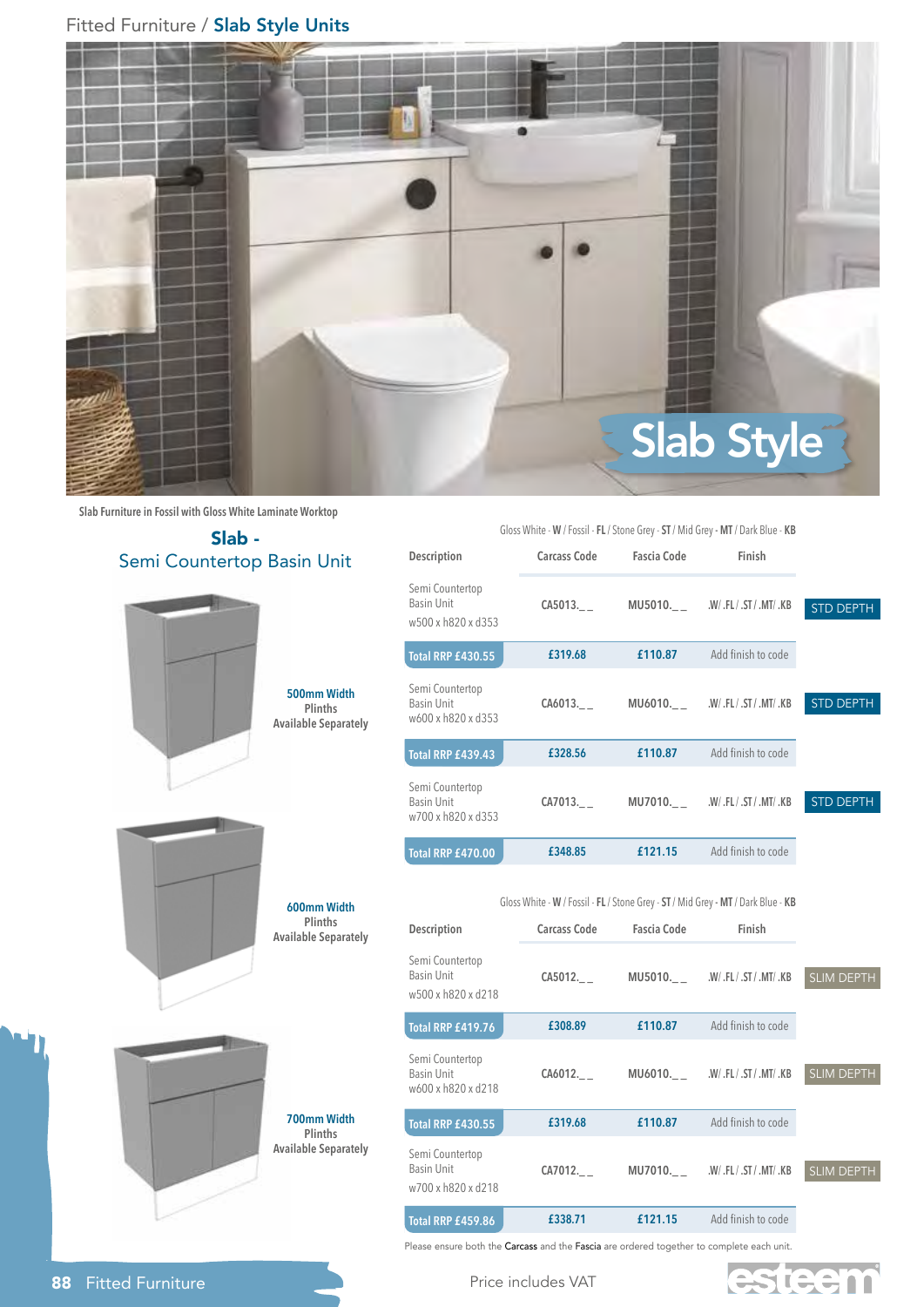#### Slab Style Units / Fitted Furniture



| Description                                | Carcass Code | <b>Fascia Code</b> | Finish                                  |                   |
|--------------------------------------------|--------------|--------------------|-----------------------------------------|-------------------|
| Back-to-wall WC Unit<br>w500 x h820 x d353 |              |                    | CA5023.___ MU5020.__ .W/.FL/.ST/.MT/.KB | <b>STD DEPTH</b>  |
| <b>Total RRP £376.00</b>                   | £265.13      | £110.87            | Add finish to code                      |                   |
| Back-to-wall WC Unit<br>w600 x h820 x d353 |              |                    | CA6023.___ MU6020.__ .W/.FL/.ST/.MT/.KB | <b>STD DEPTH</b>  |
| <b>Total RRP £395.16</b>                   | £274.01      |                    | <b>£121.15</b> Add finish to code       |                   |
| Back-to-wall WC Unit<br>w500 x h820 x d218 |              |                    |                                         | <b>SLIM DEPTH</b> |
| <b>Total RRP £365.22</b>                   | £254.35      | £110.87            | Add finish to code                      |                   |
| Back-to-wall WC Unit<br>w600 x h820 x d218 | CA6022.      |                    | MU6020. W/.FL/.ST/.MT/.KB               | <b>SLIM DEPTH</b> |
| <b>Total RRP £386.28</b>                   | £265.13      | £121.15            | Add finish to code                      |                   |

Gloss White - **W** / Fossil - **FL** / Stone Grey - **ST** / Mid Grey **- MT** / Dark Blue - **KB**

**Plinths Available Separately**

Slab - 1 Door Floor Cupboard



Slab - 2 Door Floor Cupboard

| Gloss White - W / Fossil - FL / Stone Grey - ST / Mid Grey - MT / Dark Blue - KB |                     |                    |                                         |                   |  |
|----------------------------------------------------------------------------------|---------------------|--------------------|-----------------------------------------|-------------------|--|
| Description                                                                      | <b>Carcass Code</b> | <b>Fascia Code</b> | Finish                                  |                   |  |
| 1 Door Floor Cupboard<br>w200 x h820 x d353                                      | CA2033              |                    | MU2030. W/.FL/.ST/.MT/.KB               | STD DEPTH         |  |
| <b>Total RRP £274.13</b>                                                         | £227.07             | £47.06             | Add finish to code                      |                   |  |
| 1 Door Floor Cupboard<br>w300 x h820 x d353                                      |                     |                    | CA3033.___ MU3030.__ .W/.FL/.ST/.MT/.KB | <b>STD DEPTH</b>  |  |
| Total RRP £299.63                                                                | £244.83             | £54.80             | Add finish to code                      |                   |  |
| 1 Door Floor Cupboard<br>w200 x h820 x d218                                      |                     |                    | CA2032.___ MU2030.__ .W/.FL/.ST/.MT/.KB | <b>SLIM DEPTH</b> |  |
| <b>Total RRP £264.62</b>                                                         | £217.56             | £47.06             | Add finish to code                      |                   |  |
| 1 Door Floor Cupboard<br>w300 x h820 x d218                                      |                     |                    | CA3032.___ MU3030.__ .W/.FL/.ST/.MT/.KB | <b>SLIM DEPTH</b> |  |
| <b>Total RRP £286.31</b>                                                         | £231.51             | £54.80             | Add finish to code                      |                   |  |
| 2 Door Floor Cupboard<br>w600 x h820 x d353                                      | CA6033.             |                    | MU6030.________.W/.FL/.ST/.MT/.KB       | STD DEPTH         |  |
| <b>Total RRP £439.43</b>                                                         | £328.56             | £110.87            | Add finish to code                      |                   |  |
|                                                                                  |                     |                    |                                         |                   |  |

Please ensure both the Carcass and the Fascia are ordered together to complete each unit.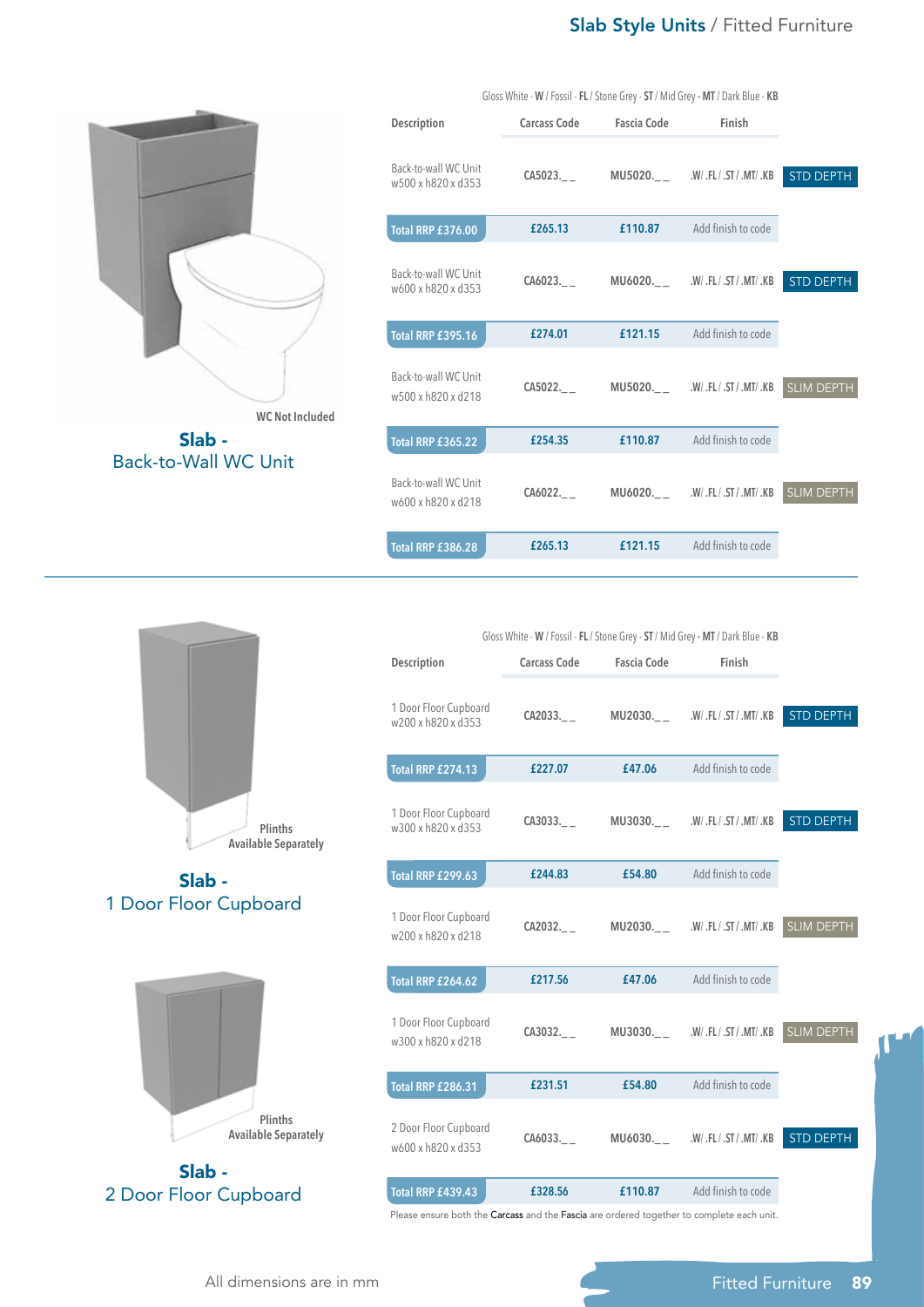



Choose from various handle and doorknob options to create your look.







|   | ٠   | ÷.<br>-<br>×<br>v    | ł |
|---|-----|----------------------|---|
| ٠ | - - | $\sim$ $\sim$ $\sim$ |   |

| Richmond               | Indiana | Carolina |
|------------------------|---------|----------|
| <b>Furniture Knobs</b> |         |          |

**Code Description Finish RRP FHRIC.C** Richmond Knob Chrome **£12.44 FHIND.C** Indiana Round Knob Chrome **£10.40 FHCAR.C** Carolina Square Knob Chrome **£10.40 FHWAS.C** Washington Knob Chrome **£12.69** FHWAS.B Washington Knob Black **£12.69** 

|        |        | ı |  |
|--------|--------|---|--|
| ۱<br>٠ | ٠<br>v |   |  |



**Richmond Indiana Carolina Washington Black/Chrome Montana Stamford Stockton Black/Chrome**



Furniture Handles

| Code               | Description        | Finish | <b>RRP</b> |
|--------------------|--------------------|--------|------------|
| <b>FHMON.C</b>     | Montana Bar Handle | Chrome | £12.31     |
| <b>FHSTA.C</b>     | Stamford Handle    | Chrome | £27.52     |
| <b>SCHH04C.128</b> | Stockton Handle    | Chrome | £23.98     |
| <b>SCHH04B.128</b> | Stockton Handle    | Black  | £23.98     |

### **Worktops**

Our worktops have been developed to be used with our semi-countertop basins. Just like our units they are available in standard or slim depths.

Our Strata solid surface or laminate worktop ranges are designed to finish your units perfectly. Alternatively you can opt for our Isocast worktops with integrated basin for a sleek contemporary look.

### Strata solid surface

Available in 4 finishes, supplied in 1280mm and 1880mm lengths and can be cut and finished at installation.





**Arctic White Carrera Marble Grey Quartz Galactic Black**





#### Strata Solid Surface Worktop - Slim Depth

| Description                                     | Finish             | Code             | <b>RRP</b> | Des        |
|-------------------------------------------------|--------------------|------------------|------------|------------|
|                                                 | Arctic White       | <b>F3W12A.AR</b> | £537.87    |            |
| Strata Solid Surface<br>Worktop<br>w1280 x d365 | Carrera Marble     | <b>F3W12A.CA</b> | £537.87    | Stra<br>Wo |
|                                                 | Grey Quartz        | F3W12A.GO        | £537.87    | W12        |
|                                                 | Galactic Black     | <b>F3W12A.GA</b> | £537.87    |            |
| Strata Solid Surface<br>Worktop<br>w1880 x d365 | Arctic White       | <b>F3W18A.AR</b> | £685.02    |            |
|                                                 | Carrera Marble     | <b>F3W18A.CA</b> | £685.02    | Stra<br>Wo |
|                                                 | <b>Grey Quartz</b> | F3W18A.GQ        | £685.02    | w18        |
|                                                 | Galactic Black     | <b>F3W18A.GA</b> | £685.02    |            |

**Strata Solid Surface Worktop - Standard Depth** 

| Description                                     | Finish         | Code             | <b>RRP</b> |
|-------------------------------------------------|----------------|------------------|------------|
| Strata Solid Surface<br>Worktop<br>w1280 x d230 | Arctic White   | <b>F2W12A.AR</b> | £376.76    |
|                                                 | Carrera Marble | <b>F2W12A.CA</b> | £376.76    |
|                                                 | Grey Quartz    | <b>F2W12A.GQ</b> | £376.76    |
|                                                 | Galactic Black | <b>F2W12A.GA</b> | £376.76    |
| Strata Solid Surface<br>Worktop<br>w1880 x d230 | Arctic White   | <b>F2W18A.AR</b> | £546.75    |
|                                                 | Carrera Marble | <b>F2W18A.CA</b> | £546.75    |
|                                                 | Grey Quartz    | F2W18A.GQ        | £546.75    |
|                                                 | Galactic Black | <b>F2W18A.GA</b> | £546.75    |

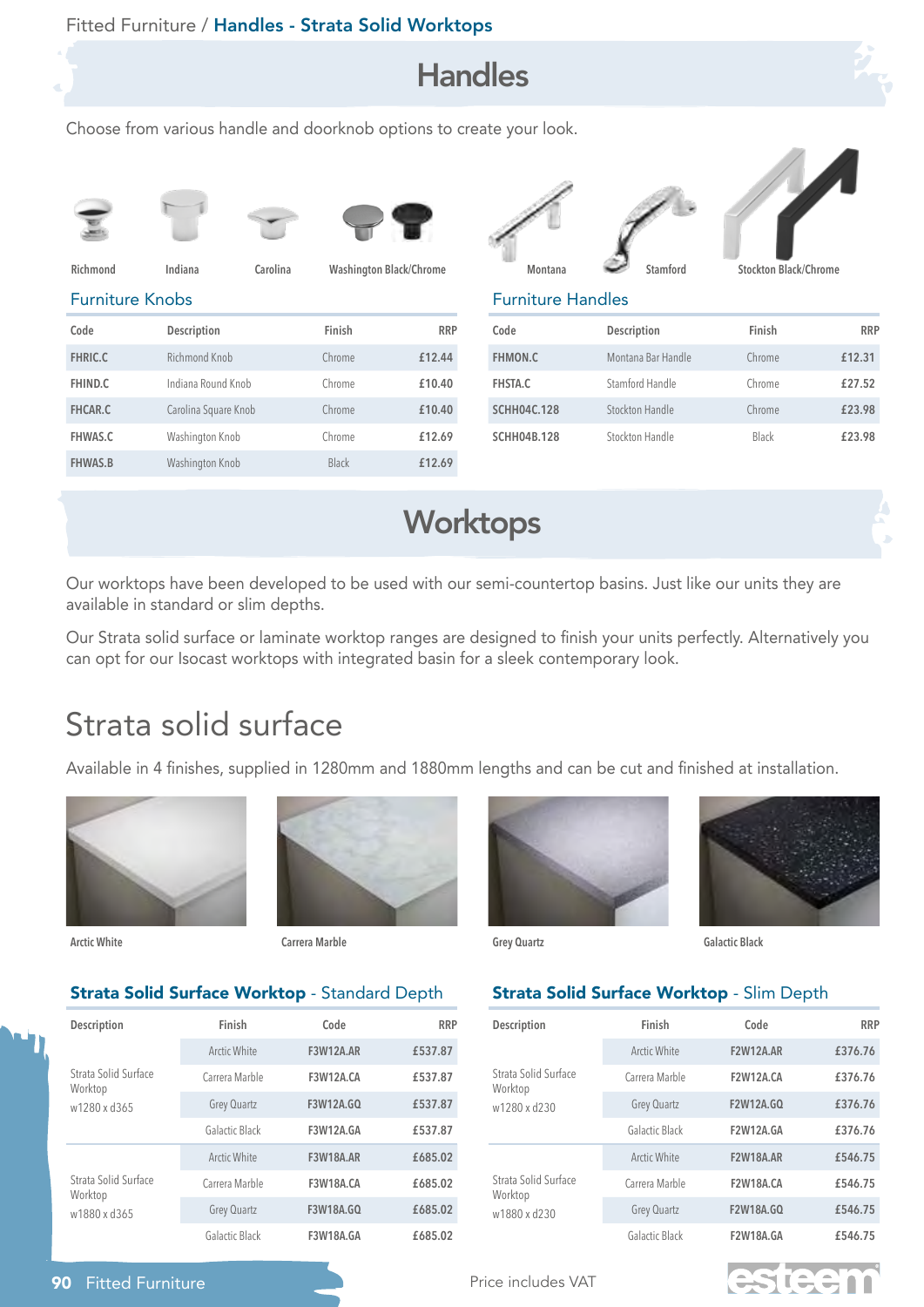### Worktops (continued)

### Laminate

Available in 4 finishes, supplied in 1500mm and 2000mm lengths with square edging for cutting to length.





**Gloss White Black Granite Portland Stone Riven Slate**

#### Laminate Worktop - Standard Depth

| Description                         | Finish                | Code            | <b>RRP</b> |
|-------------------------------------|-----------------------|-----------------|------------|
|                                     | Gloss White           | <b>F3W15.W</b>  | £171.89    |
| Laminate<br>Worktop<br>w1500 x d365 | <b>Black Granite</b>  | F3W15.BG        | £171.89    |
|                                     | <b>Portland Stone</b> | <b>F3W15.PS</b> | £171.89    |
|                                     | Riven Slate           | <b>F3W15.SL</b> | £171.89    |
| Laminate<br>Worktop<br>w2000 x d365 | Gloss White           | <b>F3W20.W</b>  | £211.22    |
|                                     | <b>Black Granite</b>  | F3W20.BG        | £211.22    |
|                                     | Portland Stone        | <b>F3W20.PS</b> | £211.22    |
|                                     | Riven Slate           | <b>F3W20.SL</b> | £211.22    |

| ۰ |                   | ٠<br>٠      |
|---|-------------------|-------------|
| ÷ | ٠<br>L.<br>٠<br>٠ | ٠<br>r<br>J |
|   |                   |             |
|   |                   |             |
|   |                   |             |



#### Laminate Worktop - Slim Depth

| Description                         | Finish                | Code            | <b>RRP</b> |
|-------------------------------------|-----------------------|-----------------|------------|
| Laminate<br>Worktop<br>w1500 x d230 | Gloss White           | <b>F2W15.W</b>  | £143.98    |
|                                     | <b>Black Granite</b>  | <b>F2W15.BG</b> | £143.98    |
|                                     | <b>Portland Stone</b> | <b>F2W15.PS</b> | £143.98    |
|                                     | Riven Slate           | <b>F2W15.SL</b> | £143.98    |
| Laminate<br>Worktop<br>w2000 x d230 | Gloss White           | <b>F2W20.W</b>  | £184.58    |
|                                     | <b>Black Granite</b>  | <b>F2W20.BG</b> | £184.58    |
|                                     | <b>Portland Stone</b> | <b>F2W20.PS</b> | £184.58    |
|                                     | Riven Slate           | <b>F2W20.SL</b> | £184.58    |

### Isocast Basins

Available in 1000mm, 1200mm or 1500mm sizes, Isocast basins have a gloss finish and are durable, practical and easy to clean.

#### Isocast - Basins

| Description                 | Finish         | Code              | <b>RRP</b> |
|-----------------------------|----------------|-------------------|------------|
| w1000 x h155 x d453 - Left  | Isocast        | IS1002S.L         | £461.76    |
| w1000 x h155 x d453 - Right | <b>Isocast</b> | IS1002S.R         | £461.76    |
| w1000 x h155 x d310 - Left  | Isocast        | IS1002SM.L        | £461.76    |
| w1000 x h155 x d310 - Right | Isocast        | <b>IS1002SM.R</b> | £461.76    |
| w1200 x h155 x d453 - Left  | Isocast        | IS1202S.L         | £507.42    |
| w1200 x h155 x d453 - Right | <b>Isocast</b> | IS1202S.R         | £507.42    |
| w1200 x h155 x d310 - Left  | <b>Isocast</b> | IS1200SM.L        | £507.42    |
| w1200 x h155 x d310 - Right | <b>Isocast</b> | <b>IS1200SM.R</b> | £507.42    |
| w1500 x h155 x d450 - Left  | Isocast        | IS1500S.L         | £606.37    |
| w1500 x h155 x d450 - Right | <b>Isocast</b> | IS1500S.R         | £606.37    |
| w1500 x h155 x d310 - Left  | Isocast        | IS1502SM.L        | £606.37    |
| w1500 x h155 x d310 - Right | Isocast        | <b>IS1502SM.R</b> | £606.37    |





### **Sanitaryware**

For ceramic basins and WC pans please choose your semi-countertop basin and back-to-wall pan from the Esteem sanitaryware range on pages 8 - 41.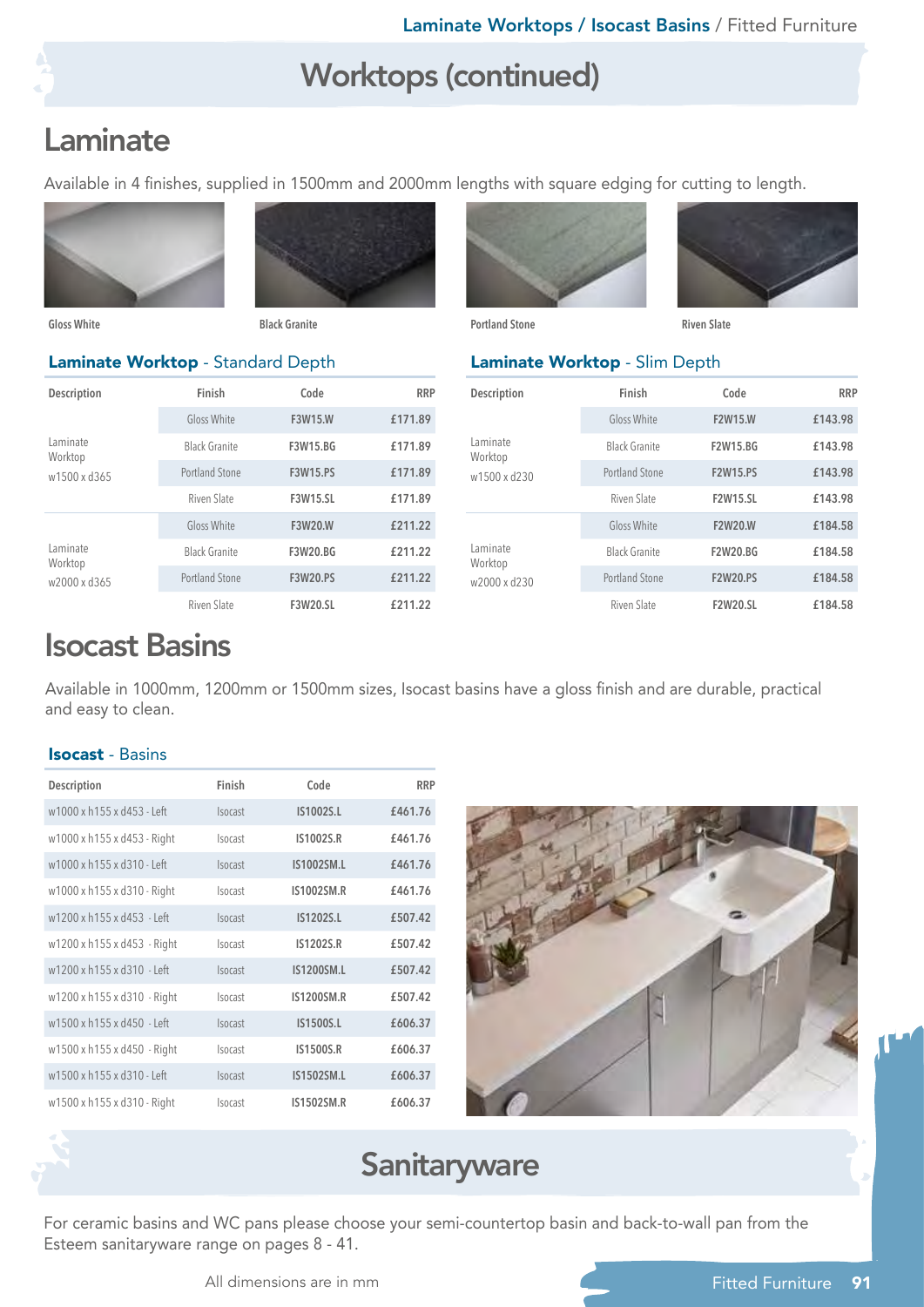### Panels & Plinths



Matching plinth and filler panels will complete the unit run to help finalise your desired look.



| <b>Panels &amp; Plinths</b> |  |  |
|-----------------------------|--|--|
|                             |  |  |

| Description                             | Code     | Finish                                                | <b>RRP</b> |
|-----------------------------------------|----------|-------------------------------------------------------|------------|
| 1500mm Plinth                           | AF15060. | .W/ .FL/ .ST/ .NW / .MT/ .KB<br>Add finish to code    | £72.18     |
| 2000mm Plinth                           | AF20060. | .W/ .FL/ .ST/ .NW / .MT/ .KB<br>Add finish to code    | £92.99     |
| Return Plinth                           | AF3360.  | .W/ .FL/ .ST/ .NW / .MT/ .KB<br>Add finish to code    | £47.06     |
| Universal Filler -<br>Clad On End Panel | AF3561.  | .W / .FL / .ST / .NW / .MT/ .KB<br>Add finish to code | £76.87     |

Gloss White - **W** / Fossil - **FL** / Stone Grey - **ST** / Natural White - **NW** / Mid Grey **- MT** / Dark Blue - **KB**

### Mirrors & Wall Units



#### **Mirrors**

| Code     | Size (mm)         | Finish | <b>RRP</b> |
|----------|-------------------|--------|------------|
| AF6050.G | w500 x h600 x d32 | Mirror | £217.56    |
| AF7050.G | w500 x h700 x d32 | Mirror | £244.83    |

#### Wall Cupboards (Standard & Slim Depth)

| Fascia Code prefix denotes style - (MU - Slab Style / SW - Shaker Style)<br>Gloss White - W / Fossil - FL / Stone Grey - ST / Natural White - NW / Mid Grey - MT / Dark Blue - KB |              |                    |                                   |                  |
|-----------------------------------------------------------------------------------------------------------------------------------------------------------------------------------|--------------|--------------------|-----------------------------------|------------------|
| Cupboard Carcass -<br>w600 x h640 x d218                                                                                                                                          |              | $CA6040.$ SW6030.  | $. NW / .$ ST                     | £384.88          |
| 2 Door Wall                                                                                                                                                                       |              |                    | CA6040. MU6030. W/.FL/.ST/.MT/.KB | £384.88          |
|                                                                                                                                                                                   | £208.68      |                    | <b>£54.80</b> Add finish to code  | £263.48          |
| Fascia Code prefix denotes style - (MU - Slab Style / SW - Shaker Style)<br>Gloss White - W / Fossil - FL / Stone Grey - ST / Natural White - NW / Mid Grey - MT / Dark Blue - KB |              |                    |                                   |                  |
| w300 x h640 x d218                                                                                                                                                                |              |                    |                                   | £263.48          |
| 1 Door Wall<br>Cupboard Carcass -                                                                                                                                                 |              |                    | CA3040. MU3030. W/.FL/.ST/.MT/.KB | £263.48          |
|                                                                                                                                                                                   | Carcass Code | <b>Fascia Code</b> | Finish                            | <b>Total RRP</b> |
| Description                                                                                                                                                                       |              |                    |                                   |                  |

**Carcass & Fascia units to be ordered together**